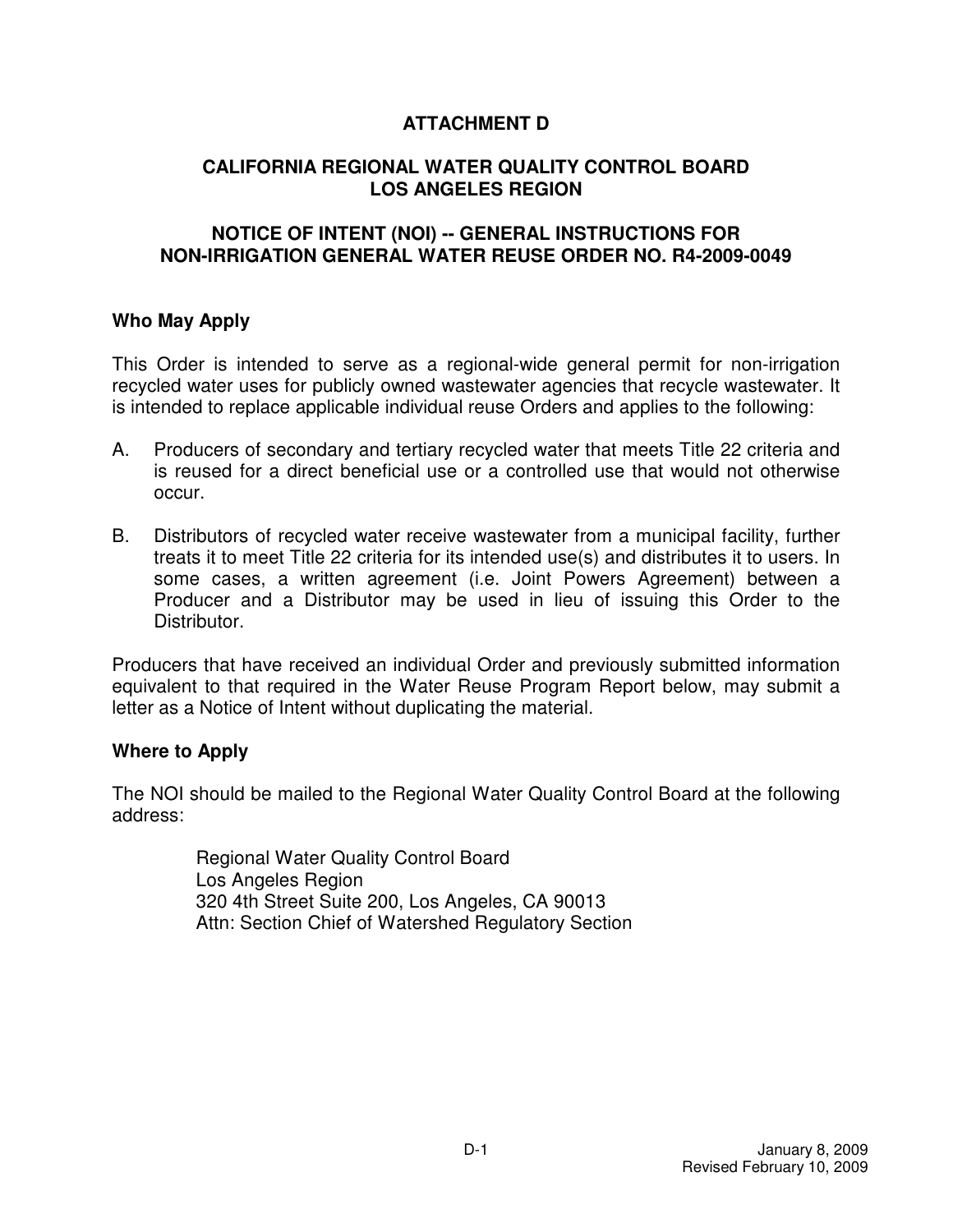A copy of the NOI shall also be mailed to the California Department of Public Health at the following address:

> California Department of Public Health Recycled Water Unit 1180 Eugenia Place, Suite 200 Carpintaria , CA 93013

# **When to Apply**

An applicant should file the NOI 60 days prior to project start.

# **What to File**

 The NOl shall include a Water Reuse Program technical report, containing the following as a minimum:

## **SECTION I** - **FACILITY/WASTE TREATMENT INFORMATION**

 Description of existing and/or proposed treatment, storage and transmission facilities for water reuse (much of this may be from current Orders/reports, but should be updated). This should include the type and level of wastewater treatment for reuse applications and estimated seasonal flows of recycled water.

### **SECTION II** - **REUSE APPLICATIONS**

Describe the types of applications recycled water will be used for. This should include:

- $A_{-}$ Agency owned/controlled uses (e.g. acreage/locations)
- **B. Contracted User Applications** 
	- $1_{\cdot}$  of uses of recycled water for each user); List of Users receiving or proposing to receive recycled water (including a list
	- $2<sup>1</sup>$ The estimated amount of recycled water flows to each User; and,
	- $3<sub>1</sub>$ Descriptions/maps of designated use areas.

# **SECTION Ill** - **DESCRIPTION OF WATER REUSE PERMIT PROGRAM**

The Agency's water reuse program should be fully described as follows:

A. Copy of agency's authority and proposed rules and/or regulations;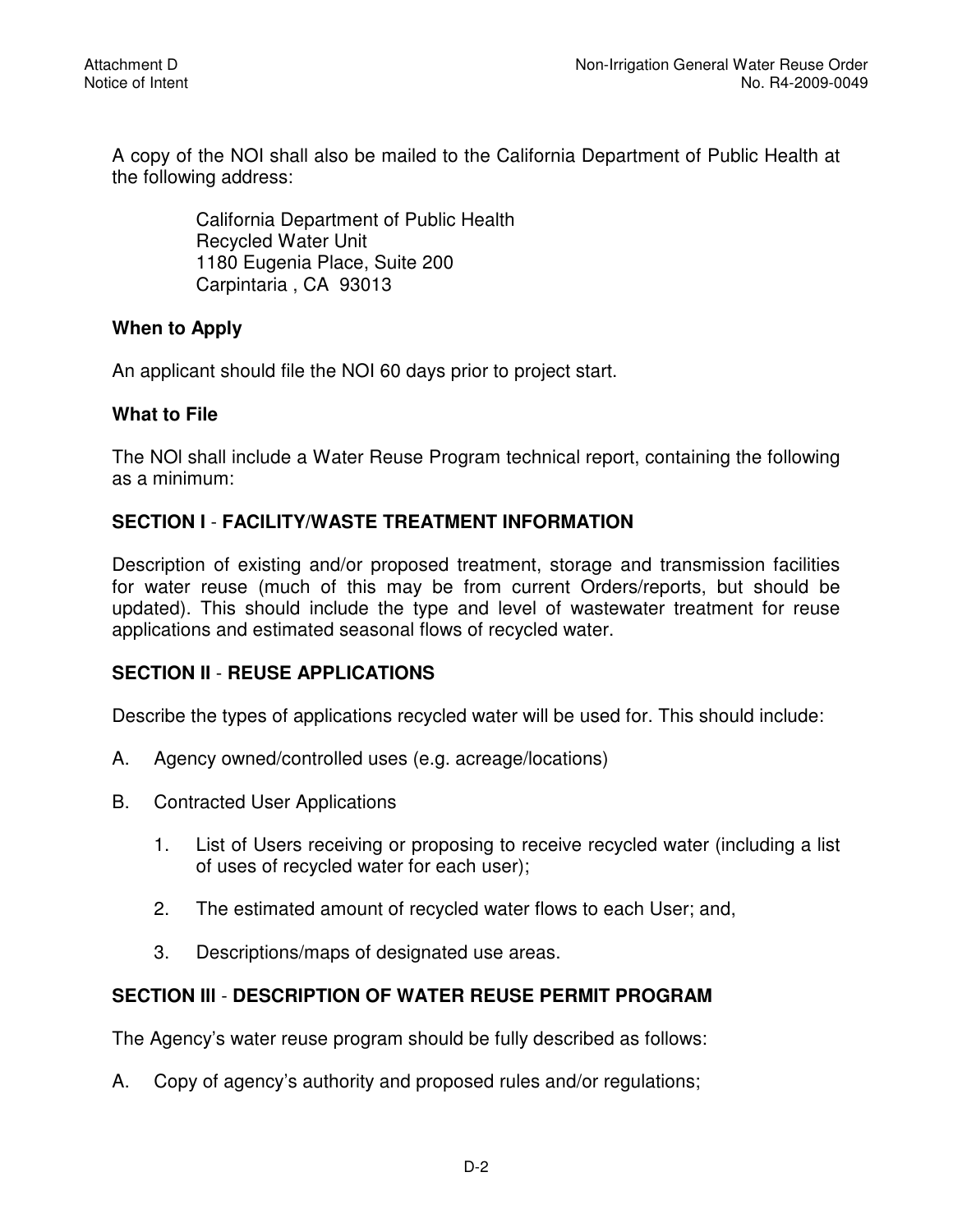- **B.** Design and implementation of program;
- $C_{1}$ Cross connection testing responsibilities and procedures;
- D. Self-monitoring program;
- E. User Inspection Program;
- F. O&M program;
- G. Compliance program;
- H. Employee (user) Training; and,
- I. Emergency procedures & notification

# **SECTION IV - ADDITIONAL SITE SPECIFIC CONDITIONS**

 If existing Orders have additional site specific conditions and/or restrictions not covered in the General Order, they should be described here.

# **SECTION V - REUSE PROGRAM ADMINISTRATION**

 Describe organization and responsibilities of pertinent personnel involved in the water reuse program. Provide the name(s), title(s) and phone number(s) of contact person(s) who are charged with operation/oversight of the water reuse program.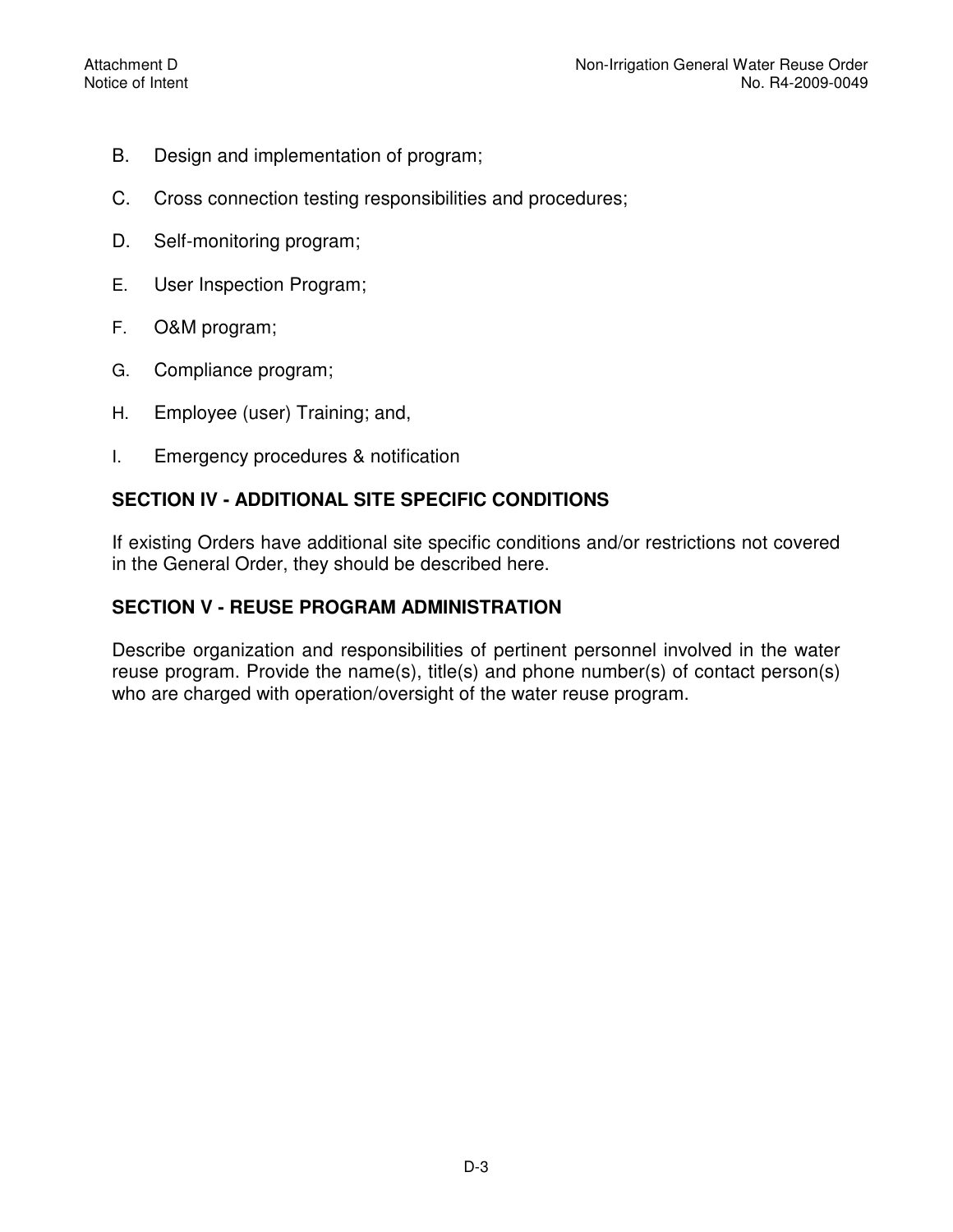### **GENERAL WATER REUSE FOR NON-IRRIGATION USES NOTICE OF INTENT (NOI) – FORM**

#### I. Use Area/Location Information (Required):

| Facility:                                                                                                                                                                                                                                                                                                                                                                                                                                                                                                                                                                                                                                                                               |                                 |                                |  |  |  |
|-----------------------------------------------------------------------------------------------------------------------------------------------------------------------------------------------------------------------------------------------------------------------------------------------------------------------------------------------------------------------------------------------------------------------------------------------------------------------------------------------------------------------------------------------------------------------------------------------------------------------------------------------------------------------------------------|---------------------------------|--------------------------------|--|--|--|
| Street (Including address if any):                                                                                                                                                                                                                                                                                                                                                                                                                                                                                                                                                                                                                                                      |                                 |                                |  |  |  |
| Nearest Cross Street(s):                                                                                                                                                                                                                                                                                                                                                                                                                                                                                                                                                                                                                                                                |                                 |                                |  |  |  |
| County:                                                                                                                                                                                                                                                                                                                                                                                                                                                                                                                                                                                                                                                                                 | Total Application Area (Acres): | Anticipated Avg. Annual Volume |  |  |  |
|                                                                                                                                                                                                                                                                                                                                                                                                                                                                                                                                                                                                                                                                                         |                                 | $(Ac-ft)$ :                    |  |  |  |
| Type of Reuse (Check all that apply):<br>□ Industrial boiler feed<br>□ Nonstructural fire fighting □ Backfill consolidation around nonpotable piping<br>$\Box$ Soil compaction $\Box$ Mixing concrete $\Box$ Dust control on roads and streets<br>$\Box$ Cleaning roads, sidewalks, and outdoor work areas $\Box$ Sewer flushing<br>$\Box$ Industrial process water that will not come into contact with workers $\Box$ Industrial or commercial cooling or air<br>conditioning not involving cooling tower, evaporative condenser, or spraying that creates a mist<br>Other uses of Title 22 disinfected secondary-23 as approved by CDPH (please specify):<br>Township/Range/Section: |                                 |                                |  |  |  |
| Latitude/Longitude (From Center): _____ Deg. ______ Min. __ ___Sec N. __ ___Deg. __ ___ Min. __ __ Sec. W                                                                                                                                                                                                                                                                                                                                                                                                                                                                                                                                                                               |                                 |                                |  |  |  |
|                                                                                                                                                                                                                                                                                                                                                                                                                                                                                                                                                                                                                                                                                         |                                 |                                |  |  |  |
| Attach a map (e.g., USGS 7.5" topographic map) showing the proposed application site. The map should also show run-<br>on/runoff controls, storage areas, nearby surface waters, wells, and the application areas including setback and buffer<br>zones.                                                                                                                                                                                                                                                                                                                                                                                                                                |                                 |                                |  |  |  |

#### Ш. II. Use Area Property Owner (User) (Required):

| Agency / Organization:                                   |         |                                                         |                      |  |  |
|----------------------------------------------------------|---------|---------------------------------------------------------|----------------------|--|--|
| <b>Existing Water Reclamation Requirements (if any):</b> |         | Do you request to rescind the identified existing WRRs? |                      |  |  |
|                                                          |         |                                                         | $\Box$ Yes $\Box$ No |  |  |
| Mailing Address:                                         |         |                                                         |                      |  |  |
| City:                                                    | County: | State:                                                  | $ZIP$ :              |  |  |
| <b>Phone Number:</b>                                     |         | Fax Number:                                             |                      |  |  |
| Contact Person:                                          | Title:  | E-Mail:                                                 |                      |  |  |

## III. On-Site Recycled Water Use Supervisor (Required):

| Agency / Organization / Name: |         |             |         |  |  |
|-------------------------------|---------|-------------|---------|--|--|
| Mailing Address:              |         |             |         |  |  |
| City:                         | County: | State:      | $ZIP$ : |  |  |
| Phone Number:                 |         | Fax Number: |         |  |  |
| Contact Person:               |         | E-Mail:     |         |  |  |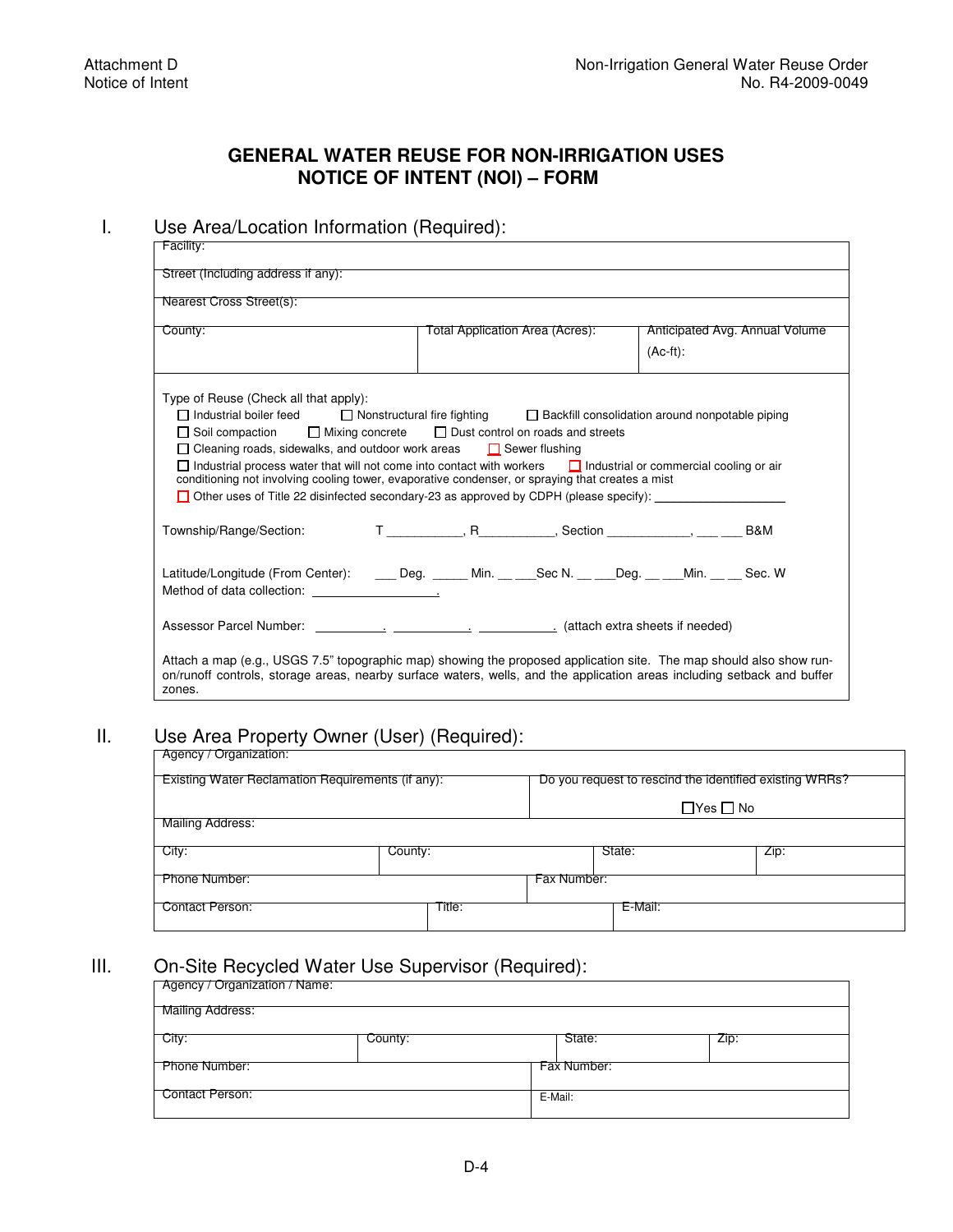#### IV. Billing Address (Required):

| Agency / Organization / Name: |         |             |        |      |  |
|-------------------------------|---------|-------------|--------|------|--|
| Mailing Address:              |         |             |        |      |  |
| City:                         | County: |             | State: | Zip: |  |
| Phone Number:                 |         | Fax Number: |        |      |  |
| Contact Person:               |         | E-Mail:     |        |      |  |

#### V. Producer (Required):

| Agency / Organization: |         |         |             |                        |  |
|------------------------|---------|---------|-------------|------------------------|--|
| Facility:              |         |         |             |                        |  |
| General Order Number:  | WDID:   |         |             | Treatment:             |  |
|                        |         |         |             | □Disinfected Secondary |  |
| Mailing Address:       |         |         |             |                        |  |
| City:                  | County: |         | State:      | Zip:                   |  |
| Phone Number:          |         |         | Fax Number: |                        |  |
| <b>Contact Person:</b> |         | E-Mail: |             |                        |  |

#### VI. Distributor (Required):

| $\overline{\phantom{a}}$<br>Agency / Organization / Name: |         |             |      |  |  |  |
|-----------------------------------------------------------|---------|-------------|------|--|--|--|
| Facility, if any:                                         |         |             |      |  |  |  |
| Mailing Address:                                          |         |             |      |  |  |  |
| City:                                                     | County: | State:      | Zip: |  |  |  |
| Phone Number:                                             |         | Fax Number: |      |  |  |  |
| Contact Person:                                           |         | E-Mail:     |      |  |  |  |

#### VII. Certification

I hereby agree to meet and follow the requirements set forth in General Water Reuse  *Order No. R4-2009-0049 for non-irrigation uses. I also agree to adhere to the Operation & Maintenance Plan, submitted herewith, and to ensure the proper use of recycled*  water for all applications. I declare under the penalty of law that I have personally examined and am familiar with the information submitted in this document, and that based on my inquiry of those individuals immediately responsible for obtaining the  *information, I believe that the information is true, accurate, and complete. I am aware that there are significant penalties for submitting false information, including the possibility of a fine and imprisonment.* 

 $\overline{\phantom{a}}$ <sup>1</sup> As defined in California Code of Regulations Title 22, sections 60301.230 and 60301.320